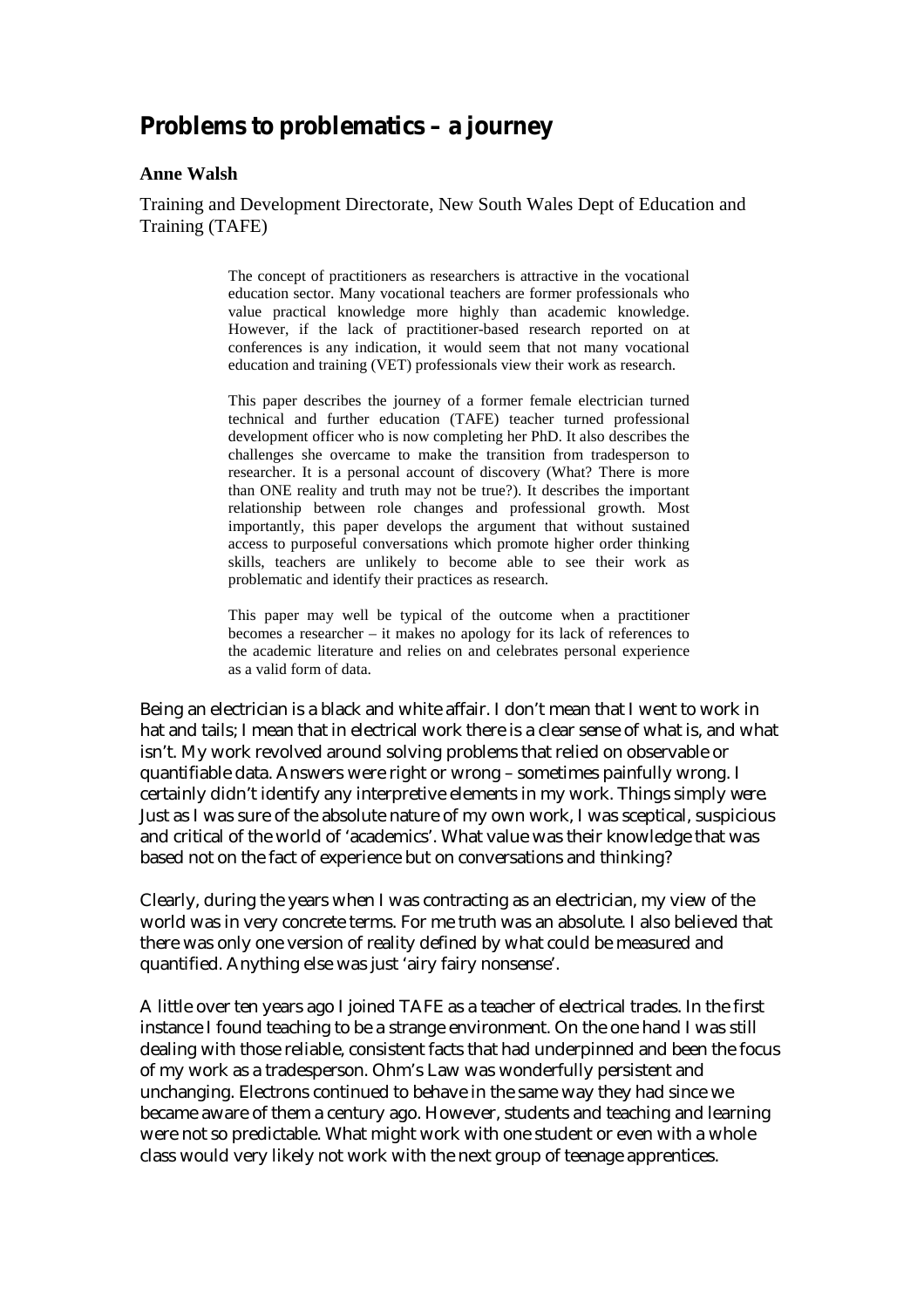Now I do recognise that during their late teenage years, young men are generally unpredictable and totally unfathomable anyway. But put them in an apprenticeship where they suddenly have an income, are distracted by any female within 500 metres, have their driving license and probably their first car, and have reached an age where it's legal for them to drink alcohol - and you're definitely setting them up for a less than ideal learning experience. It's a period in their lives that in my experience places teenage boys in a category parallel but not quite the same as other human beings.

I point this out so that you have some idea of the context in which I was struggling to make the transition from 'tradesperson' to 'teacher'. There is another dimension to that context: my colleagues. Predictably, they were all male. In fact, at the time there was only one other female electrical trades teacher in NSW TAFE and she was located in Broken Hill. I was very much an anomaly. The difference was not only gender. It was also that while I tended to think of myself as a teacher who just happened to have been an electrician, my male counterparts considered themselves to be electricians who taught in TAFE.

The distinction between a teacher with a trades background and a tradesperson who is teaching may not seem significant to you. I didn't realise it would make a difference until I began my tertiary studies. I haven't any concrete proof for those of you who feel more comfortable when things are validated with data. However, in my experience I suggest that a tradesperson who teaches tends to take an instrumental approach to teaching. They seem to think in terms of teacher inputs causing student outputs. They value concrete knowledge gained through experience above constructed knowledge agreed to through social interactions. On the other hand, and again this is only observation from my own experience, I suggest that a teacher with a trades background is more likely to recognise learning as a social experience and that teaching is only one of many elements that affects whether or not a student achieves the desired outcome.

We are now at the main point of this discussion. How does an individual shift from being a *tradesperson who teaches* to a *teacher with a trades background*. Well, I don't know the definitive answer to this question, but I can tell you what helped me.

When I completed my Diploma of Teaching (Technical) with the University of Technology Sydney, I began to teach part time in the Education Faculty of that institution. I have been with them as a part timer for nearly ten years now and have progressed through a Bachelors Degree and Masters studies and am currently working on my Doctorate – all in education. I don't tell you this in an attempt to somehow develop a sense of credibility. Rather, it's part of the way I made the transition to teacher.

You see, one of the unique advantages of being a part-time lecturer is that it places you within a new discourse. Although part timers aren't fully integrated into the social and work dynamics of the faculty, they are to some extent included in the conversations that go on between staff members. In my case I was fortunate enough to work with a group that welcomed critique of their work and enjoyed conversation and debate around the topics and subjects we were teaching.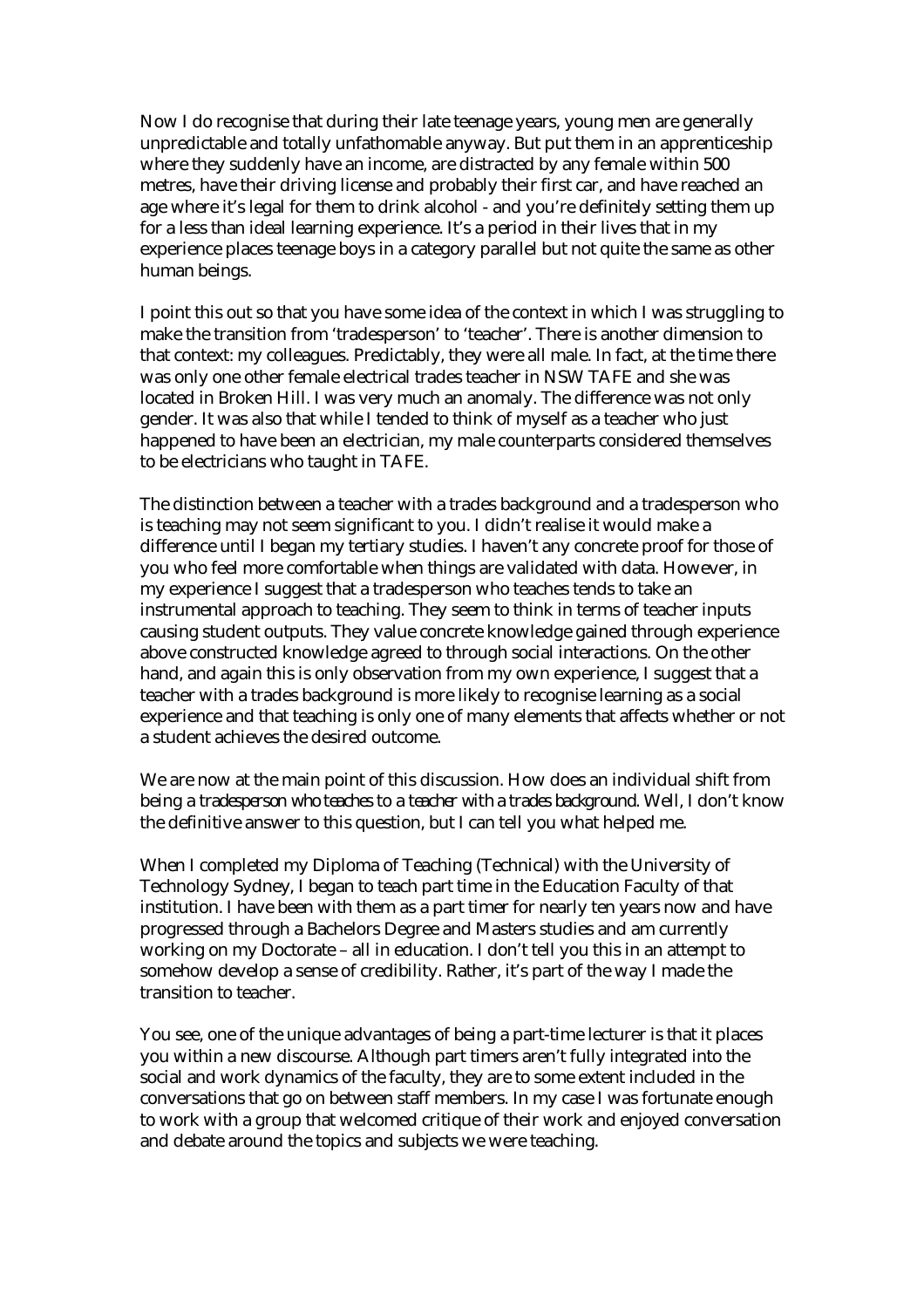At first I found this threatening. After all, what could I possibly know compared with the vast knowledge that I attributed to full-time university staff? I was a mere mortal after all. With time however, I began to learn the language – and academics do speak in a language which for a novice was as separatist and excluding of outsiders as I imagine the use of Latin in the Church was. As I became more fluent, I made a discovery that for me was a revelation.

There is more than one version of reality.

Truth is not singular and not absolute.

Now, before you shake your head and wonder how anyone could not already know these things, consider the background I have just described. In my world, you flicked a switch and the light went on. If it didn't, there was a logical reason why. It was a surprise for me to discover that in the world of teaching the definitions of switch and light were arguable, and there was not necessarily a causal relationship between the operation of one and a change in state of the other.

Once I understood and accepted these two revelations, my shift from tradesperson to teacher became much more obvious. My whole approach to teaching and learning refocused from being concerned with what *I* knew and what *I* did in the classroom to what the students were trying to know and what they were doing in the classroom. Even more important, I began to understand that each student was constructing their own version of reality in different ways and that though some facts were agreed and unquestioned, truth was not. This is not just about learning styles and similar notions. It's about how people perceive the world and what's important to them.

The undergraduate students I worked with were almost all new TAFE teachers. In the lecture room they would (with my encouragement) argue and question what was being presented to them in the literature. We spent much of our time discussing the effect of the contexts in which they taught had on how they interpreted the university subject material and how they would translate and incorporate that knowledge into their teaching practices. I often disagreed with their views but quickly learnt to recognise that they were equally as valid as my own.

In the mid 1990s my primary work shifted from the trades classroom to a professional development role within TAFE. This shift was also instrumental in shaping (or reshaping) my thinking. As I came into contact with a wider crosssection of teaching and related educational staff, I was exposed to a wider range of views on education, teaching and learning, and teachers and learners. I quickly learned that the most appropriate answer to most educational questions began with 'It depends …'. I also learned that when working in a professional development role, it's more important to know the right questions to ask than it is to know the right answers.

So, how did I get to this point and what is relevant to you? Well, I think the pivotal element for me was dialogue. Both as a part-time lecturer and in my professional development role I had lots of opportunities to talk and argue. The people I worked with in each of these contexts exposed me to a wide range of perspectives and viewpoints that my own teaching experiences would not have caused me to consider. In retrospect I was engaging in an ongoing dialogue.